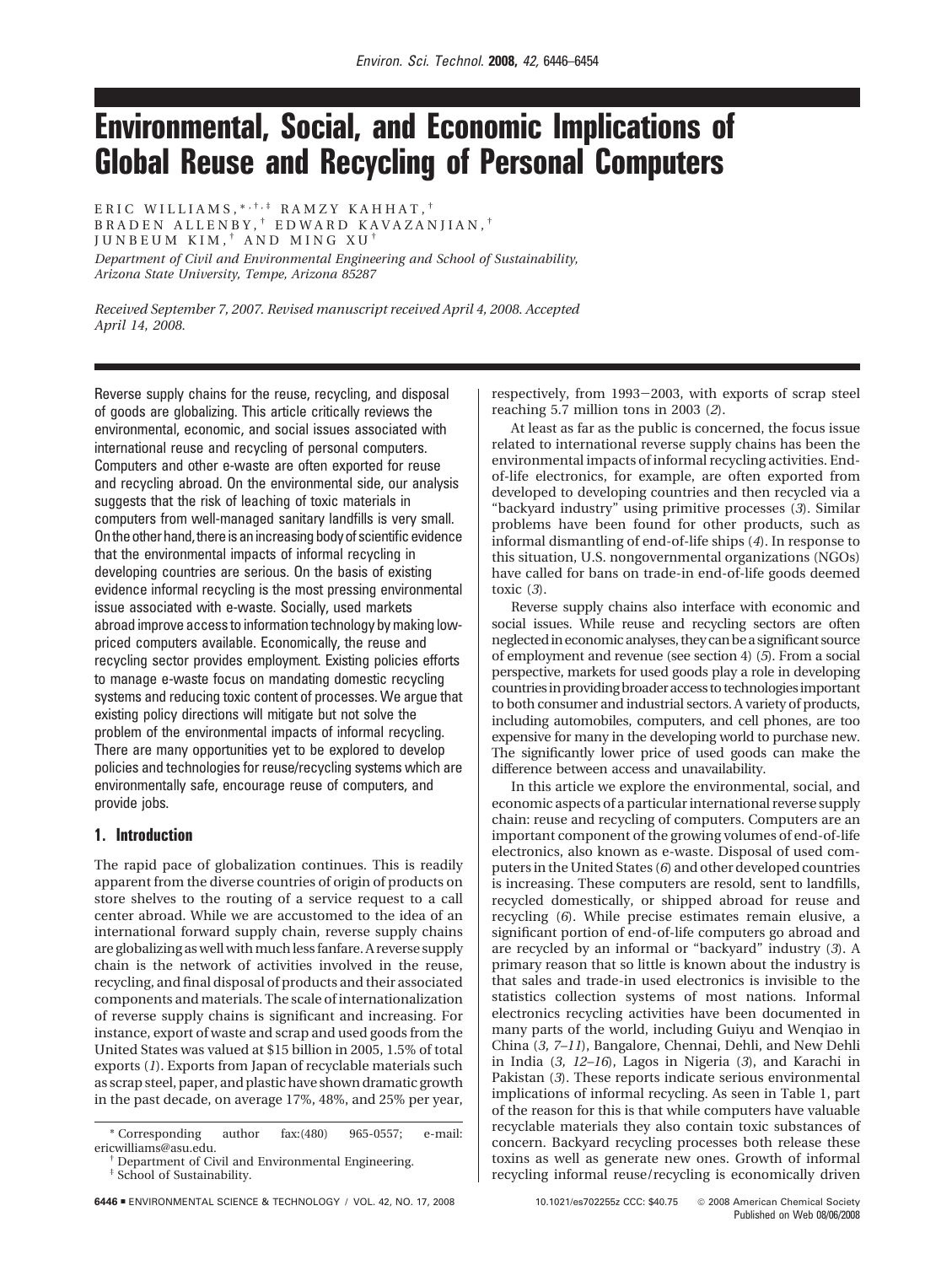#### **TABLE 1**. **Content of Valuable and Toxic Metals in Desktop Tower/CRT Monitor**

**element amount per unit: desktop and CRT monitor (g) CERCLA priority ranking of hazardous substances (2007)***<sup>a</sup>* **(***79***) value (U.S. \$)(***80***)**

| aluminum | 680-960 (17, 22)           | 187                                                                                                                   | $$2.0 - 2.80$  |
|----------|----------------------------|-----------------------------------------------------------------------------------------------------------------------|----------------|
| antimony | $2.4 - 17.5$ (18, 19)      | 219                                                                                                                   | $<$ \$0.1      |
| arsenic  | 0.06(19)                   |                                                                                                                       |                |
| bismuth  | 0.23(19)                   | notincluded                                                                                                           | $<$ \$0.1      |
| cadmium  | 3.28(18)                   |                                                                                                                       | $<$ \$0.1      |
| chromium | 0.05(19)                   | 77                                                                                                                    | $~<$ \$0.1     |
| copper   | 1370-2640 (17, 22)         | 128                                                                                                                   | $$12 - 22$     |
| gold     | $0.39 - 0.67$ (17, 22)     | notincluded                                                                                                           | $$12 - 20$     |
| indium   | 0.04(17)                   | notincluded                                                                                                           | $<$ \$0.1      |
| steel    | 7300-8880 (17)             | notincluded                                                                                                           | $$6.40 - 7.70$ |
| lead     | $620 - 1373$ (17, 22)      | 2                                                                                                                     | $$1.70 - 3.80$ |
| nickel   | $4.5 - 30(17, 19)$         | 53                                                                                                                    | $$0.10 - 0.90$ |
| platinum | 0.066(60, 81)              | notincluded                                                                                                           | \$4.30         |
| silver   | $0.86 - 2.64$ (17, 19, 22) | 214                                                                                                                   | $$0.50 - 1.50$ |
| tin      | 67(22)                     | notincluded                                                                                                           | \$1.40         |
| zinc     | 21(17)                     | 74                                                                                                                    | < 0.1          |
|          |                            | <sup>a</sup> The list has been developed by the Comprehensive Environmental Response, Compensation, and Liability Act |                |

(CERCLA). 275 Substances considered to pose the highest potential threat to human health, ranked using an algorithm that considers frequency of occurrence at Superfund sites, toxicity, and potential for human exposure.

because it runs a net profit as opposed to a net cost for recycling in the United States. The economic balance shifts because of higher revenues due to higher demand for used machines and parts, while costs are reduced by lower wages and environmental protection. Socially, computers are of particular importance vis a vis their enabling role in using information and communications technology (ICT). International used markets help to make inexpensive computers available to lower income people.

Our analysis has the following objectives. First, we aim to survey and characterize the environmental, social, and economic aspects of the international reverse supply chain for computers. On the environmental side we wish to examine closely if the risk of toxins leaching e-waste in landfills represents a significant risk and survey the state of knowledge of impacts of informal recycling in developing countries (section 2). We next bring in social and economic aspects, almost never considered in the context of environmental issues. On the social side our goal is to place the reuse of computers in the larger context of the adoption of information and communication technology (ICT) abroad (section 3). For economics, we explore the approximate economic scale of recycling and reuse activities in the United States and abroad (section 4). Current policy efforts to manage the endof-life of electronics focus on mandating recycling systems, limiting toxic content of products, and trade bans. In section 5 we draw on the results of the review in sections 2, 3, and 4 to briefly discuss the effectiveness and tradeoffs of these policy options. Management of reverse supply chains is a new challenge and merits efforts to develop, evaluate, and realize new options. In section 6 we discuss possible new future policies and technologies aiming to meet multiple societal objectives. We hope that this synthesis of scientific and social perspectives will contribute to future efforts to understand and manage global reverse supply chains.

## **2. Global Environmental Implications of End-of-Life Computers**

In this section we survey what is known about the environmental impacts of computers as pertains to their reverse supply chain. The primary potential impacts are generally conceived to be (1) potential emissions of toxins from disposal in landfills and (2) impacts on workers and communities involved in informal recycling operations in the developing world.

Before surveying these two areas we note that from a life cycle perspective computers are distinct from many other power consuming products in that the energy/resource used in manufacturing can well exceed that associated with operation. For example, the total energy used to manufacture a desktop computer could be as high as 4 times greater than the electricity consumed by the computer while in use (for a home user), and in total, the annual lifecycle energy for owning a computer exceeds that of a refrigerator (*20, 21*). This result can be attributed to the high energy intensity of electronics manufacturing and the rapid rate of obsolescence for personal computers. Thus, extension of lifespan through reuse is a strategy that can be particularly effective at mitigating life cycle impacts (*22*). Reuse of computers and components is a part of the reverse supply chain and thus connected to mitigating lifecycle impacts.

**Emissions/Leakages of Toxic Materials from E-waste in Landfills.** Computers contain toxic substances such as lead, mercury, and arsenic. Ranges for the typical content of potentially hazardous substances in desktop computers and CRTs are shown in Table 1. While these toxins are embedded inside the computer and separated from the user during operation, concerns have been raised regarding the environmental risk associated with the potential for toxic substances to leach or otherwise be emitted from personal computer equipment when disposed of in landfills. Current policies often target recycling as a preferable alternative to landfilling. The purpose of this section is to analyze the literature and characterize the risk of disposing personal computers to landfills. We note that there are also concerns regarding environmental risks of brominated flame retardants in circuit boards and casings, which may involve exposure associated with operation and/or end-of-life recycling or disposal. This issue is reviewed in the Supporting Information.

What is the degree of risk of emission of lead, mercury, and other heavy metals from electronics in sanitary landfills, and is this risk significant compared to other flows and exposures of these materials? Viewed through the lens of existing regulation, circuit boards and CRT glass in computers are classified as hazardous waste as defined by EPA standards, i.e., defined in terms of the Toxicity Characteristics Leaching Procedure (TCLP). This procedure involves grinding the test material, placing it in a buffered acidic solution (pH 4.93  $\pm$ 0.05), and then measuring the levels of lead, mercury, and other heavy metals which leach out after  $18 \pm 2$  h. TCLP tests have shown that circuit boards and CRT glass exceed EPA limits for lead leachability (*23–25*). Furthermore, in standard and modified TCLP tests performed by Musson and colleagues on 13 different types of electronic devices, including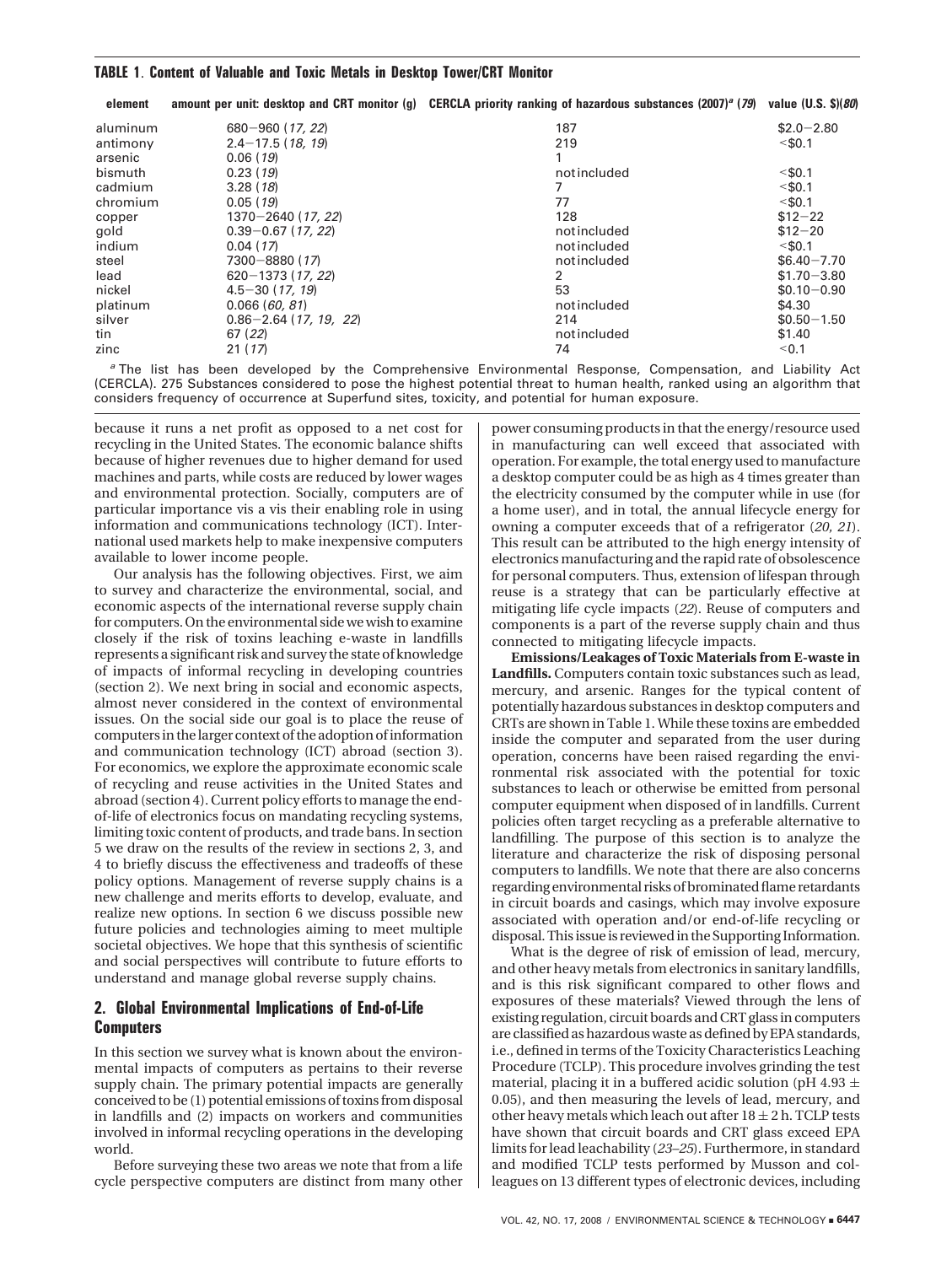CPUs, CRTs, and laptops, lead concentrations also exceeded the Federal TCLP limits for classification as hazardous waste (*26*).

While the TCLP tests are the basis for current practice in the United States to classify waste materials as hazardous, they do not necessarily reflect the actual potential for leaching from the same waste material in a sanitary landfill. One reason for this is that the leaching liquids used in the TCLP test are considerably more aggressive, i.e., have a much lower pH, than typical municipal solid waste (MSW) leachate. A second reason is that there are a variety of attenuation mechanisms for heavy metals in sanitary landfill leachate, including formation of heavy metal precipitates due to the presence of sulfide, carbonate, and hydroxide ions and adsorption/ absorption of heavy metals within the waste mass (*27*). Jang and Townsend compared leaching rates measured using the TCLP with leaching rates measured using leachate samples from 11 Florida landfills. A representative result was that crushed circuit boards and CRTs leached lead at average concentrations of 2.23 and 4.06 mg/L, respectively, using landfill leachate samples (well below the regulatory standard for classifying waste as hazardous in the TCLP), versus average concentrations of 162 and 413 mg/L using the TCLP solution, a difference of 2 orders of magnitude (*23*). Vann and colleagues studied how a CPU's heavy metal composition can affect lead leachability during the TCLP. Their study found that iron and zinc leached from the CPU contributed to suppression of lead leachability and that larger ferrous metal amounts in the electronic device led to lower lead concentrations in the TCLP (*28*).

Given the shortcomings in the TCLP test protocol discussed above, observations of heavy metal concentrations in leachate sampled from actual landfills, as opposed to laboratory leaching tests, are likely a better measure of the potential environmental threat due to e-waste in landfills. The mean concentration of lead in 2539 leachate samples from over 200 municipal solid waste landfills in a 2000 US EPA-funded study was 0.021 mg/L, the mean value was 0.133 mg/L, and the 90th percentile value was 0.250 mg/L (*29*) (1-2 orders of magnitude below levels of regulatory concern). Kjeldsen et al. (2002) summarize available data on lead concentrations in leachate for European landfills, including average lead concentrations from a 2001 study of 106 old Danish landfills, a 1999 study of 4 additional Danish landfills, a 1999 study of 20 German landfills, and a 1998 report on a full-scale leachate recirculation test cell and the range of lead concentration for 6 old landfills from the United Kingdom (*30*). The average lead concentration in leachate values varies from <0.005 to 0.188 mg/L, and the range for the United Kingdom landfills is from  $\leq 0.04$  to 0.13 mg/L, consistent with the values from the U.S. EPA study. Heavy metals, primarily mercury, may also be found in landfill gas. However, field data indicates that the quantities of heavy metals in landfill gas are also relatively low. Data from a Delaware Solid Waste Authority Sanitary landfill yielded mercury concentrations on the order of nanograms per cubic meter (*27*). In addition, we note that waste fluorescent lamps from buildings contribute about 1000 times more mercury to landfills than computers (*31*).

Concentrations of heavy metals in landfill leachate and landfill gas are only part of the overall question of how well sanitary landfills manage the toxic materials put into them. In addition, the containment, collection, and treatment of leachate and gas must also be considered. The primary pathways for the release of heavy metals from a landfill into the environment are by advective flow of landfill gas and leachate. Heavy metals may also be released from landfills by solid-state diffusion, but diffusive flux of heavy metals from landfills is generally too small to be considered of significance (*32*). Landfill gas collection efficiency in sanitary landfills has increased markedly since the 1993-1994 EPA study cited above due to the promulgation of the EPA's New Source Performance Standards for landfill gas control in 1996 and 1998 (40 CFR Parts 51, 52, and 60). This suggests that release of mercury from landfills is even lower than cited in the 1993-1994 study. Modern lined landfills collect over 99% of the leachate they generate (*33*); thus, heavy metal releases from modern lined facilities are very small.

We note that unlined landfills are still used in some parts of the United States under a "grandfather" clause in the federal regulations enacted in 1993 mandating modern engineered liner and leachate collection systems for MSW landfills. A study of leaching from 146 older, unlined U.S. landfill sites found only two cases of measurable leakage of lead into groundwater, attributed to large quantities of leadcontaining industrial waste in the two landfills (*34*). Turbini and collaborators note that lead in circuit boards represents less than 4.4% of total lead found in landfills, and SWANA (2004) notes that despite the increase in the volume of e-waste in recent years, quantities of lead disposed of in MSW landfills have decreased over the past 15 years due primarily to the recycling of lead-acid batteries. Thus, even in older unlined landfills the risk of discharge of heavy metals leached from e-waste to the environment appears to be very small (*27*). This conclusion is consistent with the conclusion from SWANA (2004) that "MSW landfills can provide for the safe, efficient, and long-term management of disposed products containing RCRA heavy metals without exceeding limits that have been established to protect public health and the environment." (*27*) The combination of data on heavy metal concentrations in landfill leachate and mercury emissions in landfill gas along with evidence that modern landfill containment systems do an excellent job in preventing migration of these hazardous substances from the landfill (*35*) suggest that potential for discharge to the environment of hazardous substances from e-waste disposed of in a wellrun modern landfill is negligible. Poorly designed, constructed, and operated landfills and older unlined landfills, on the other hand, may discharge some hazardous substances from e-waste to the environment (though the data suggests the actual level of emissions is still likely to be small).

Is recycling actually environmental preferable to putting e-waste in sanitary landfills? We argue that this is not known and that it is conceivable that recycling could emit more toxic heavy metals over the lifecycle. Recycling by definition mobilizes materials (e.g., via smelting) and depending on the level of process control can emit lead, mercury, and other hazardous substances. In contrast with landfills, however, recycling has the virtue of replacing production of virgin materials with recycled substitutes. If the avoided lead emissions associated with mining and milling are larger than for recycling, recycling would reduce total lead emissions. If not, recycling e-waste has the potential to release more lead to the environment than e-waste in landfills. At the time this review was undertaken, we identified no analyses addressing under what circumstances which option (recycle versus landfill) leads to lower lifecycle emissions of heavy metals. This question should be studied before public policy mandates recycling as the default environmentally preferable alternative.

**Impact on Workers and Communities Involved in Informal Recycling in the Developing World.** Informal recycling of e-waste in developing nations has come under increasing public scrutiny. Exposés by NGOs such as the Basel Action Network (BAN), the Silicon Valley Toxics Coalition, and Toxics Link argue that home-grown computer reuse/recycling systems in China, India, and Nigeria are causing serious environmental problems (*3, 16, 36*). For example, wires are pulled from computers, collected, and burned in open piles to remove casings and recover copper.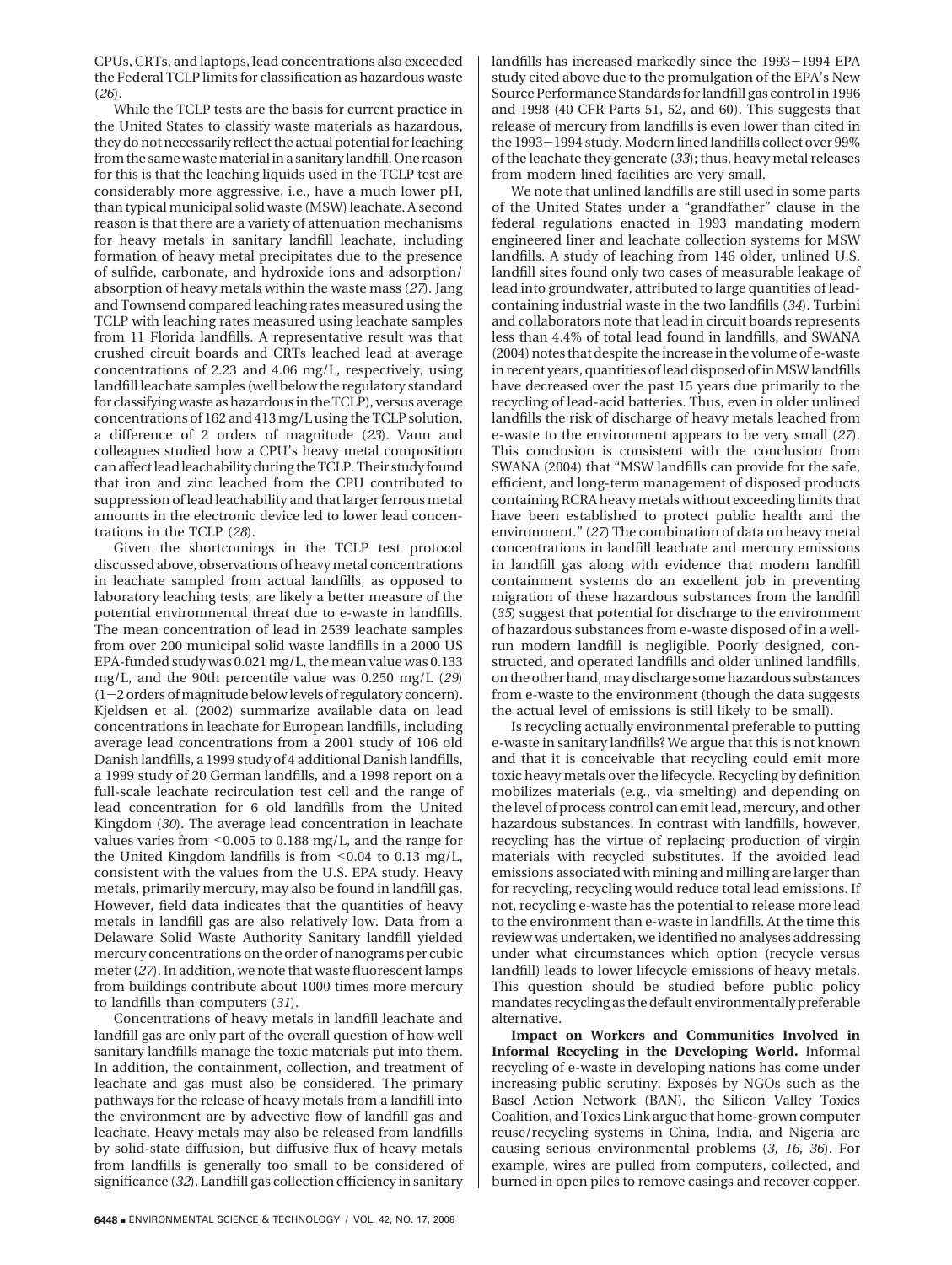#### **TABLE 2**. **Concentrations of Pollutants near Informal Recycling Sites in Guiyu, China (***9, 11, 40–45***)**

| contaminant | air $(nq/m^3)$                                      | sediments (mg/kg)                 | soil (mg/kg)                                                 | water $(\mu q/L)$   |
|-------------|-----------------------------------------------------|-----------------------------------|--------------------------------------------------------------|---------------------|
| cadmium     | $7.3a$ (42)<br>$7.3b$ (42)                          | $n.d. - 10.3(41)$                 | $5.51 - 43^{c}$ (11)<br>$n.d.$ $(11)$                        | $0.073 - 0.362(40)$ |
| copper      | 483 $^{a}$ (42)<br>$126^{b}$ (42)                   | $17.0 - 4.5(41)$                  | $1374 - 14253^{\circ}$ (11)<br>$29.5 - 42.7d$ (11)           | $5.92 - 67.3(40)$   |
| lead        | 444 $^{a}$ (42)<br>$392b$ (42)                      | $28.6 - 590(41)$                  | $856 - 7038$ <sup>c</sup> (11)<br>$80 - 93^d$ (11)           | $1.33 - 2.24(40)$   |
| nickel      | $10^a$ (42)<br>$7.2b$ (42)                          | $12.4 - 543(41)$                  | $85 - 722$ <sup>c</sup> (11)<br>$5.5 - 20d$ (11)             | $29.8 - 66.0$ (40)  |
| <b>PAH</b>  | 40.0 $-347$ <sup>a</sup> (42)<br>$22.7 - 263b$ (42) | $0.1 - 0.51(9)$<br>$0.24^{d}$ (9) | $0.593^e$ (9)<br>$1.0 - 3.2^{c}$ (45)<br>$0.09d$ (9)         |                     |
| PCDD/Es     | $0.065 - 2.77$ (44)                                 |                                   | $0.013 - 0.090^{t}$ (43)<br>$0.004 - 0.01$ <sup>g</sup> (43) |                     |
| PBDD/F      | $0.008 - 0.46$ (44)                                 |                                   |                                                              |                     |

PBDD/F 0.008-0.46 (*44*) *<sup>a</sup>* Associated with total suspended particles. *<sup>b</sup>* Associated with Particulate matter with diameter smaller than 2.5 *µ*m. *<sup>c</sup>* At open burning site. *<sup>d</sup>* At reservoir. *<sup>e</sup>* At printer roller dump soils. *<sup>f</sup>* At acid leaching facilities. *<sup>g</sup>* At duck pond close to open burning site.

## **TABLE 3**. **Used PC and Monitor's Average Price in Developing Countries***<sup>a</sup>*

| country                                                | used tower/monitor                                                                                                                                                                                                                | price                                                                                                |  |  |
|--------------------------------------------------------|-----------------------------------------------------------------------------------------------------------------------------------------------------------------------------------------------------------------------------------|------------------------------------------------------------------------------------------------------|--|--|
| China                                                  | Pentium 4, 2.4-2.8 GHz/256 MB/40 GB<br>Pentium 4, 1.6-2.26 GHz/256 MB/40 GB<br>Pentium III, 600 MHz/128 MB/20 GB<br>Pentium II, 450 MHz/128 MB/4.7 GB<br>17" CRT monitor<br>19" CRT monitor<br>21" CRT monitor<br>17" LCD monitor | $$170 - 200$<br>$$140 - 150$<br>$$65 - 85$<br>$$20 - 30$<br>\$20<br>\$70<br>\$80<br>\$130            |  |  |
| India                                                  | Pentium 4, 1.6-2.4 GHz/256 MB/40 GB<br>Pentium III, 600 MHz/128 MB/20 GB<br>Pentium II, 450 MHz/128 MB/5 GB<br>17" CRT monitor<br>19" CRT monitor                                                                                 | $$155 - 185$<br>$$50 - 70$<br>$$20 - 30$<br>\$20<br>\$75                                             |  |  |
| Peru                                                   | Pentium 4, 2.26-2.4 GHz/256 MB/40 GB<br>Pentium 4, 1.7 GHz/256 MB/40 GB<br>Pentium III, 1 GHz/256 MB/20 GB<br>Pentium III, 866 MHz/128 MB/20 GB<br>Pentium III, 733 MHz/128 MB/10 GB<br>15" CRT monitor<br>17" CRT monitor        | $$200 - 240$<br>$$140 - 160$<br>$$115 - 130$<br>$$80 - 90$<br>$$65 - 75$<br>$$20 - 40$<br>$$50 - 60$ |  |  |
| <sup>a</sup> Source: websites for used computer sales. |                                                                                                                                                                                                                                   |                                                                                                      |  |  |

Circuit boards are treated to extract copper and precious metals using acid, cyanide, and/or and mercury, sometimes next to rivers.

There is an increasing body of scientific evidence confirming that the emissions and contamination associated with informal electronics recycling are indeed a serious concern. Researchers have undertaken field measurements of concentrations of metal and organics in ground, water, and air in Guiyu, China, the most well-known center of informal electronics recycling. Table 2 summarizes sample results from a number of studies of emissions of heavy metals, polychlorinated dibenzo-*p*-dioxins and dibenzofurans (PCDD/ Fs), polybrominated dibenzo-*p*-dioxins and dibenzofurans (PBDD/Fs), polychlorinated dibenzo-*p*-dioxins (PCDD), and polycyclic aromatic hydrocarbons (PAHs).

The release of heavy metals to water, for example, is thought to be mainly due to acid leaching of circuit boards next to the nearby Lianjiang and Nanyang rivers. Open combustion of equipment produces and emits dioxins, furans, and PAHs. In addition, the high degree of air emissions of PCDD/F and PBDD/F from open combustion of e-waste has been corroborated in laboratory simulations of the processes (*37*). To benchmark the emission figures in Table 2, note that measured Cd, Cu, and Ni levels in rivers exceed the EPA's criteria for freshwaters of 0.25, 9.0, and 52 *µ*g/L, respectively, potentially risking aquatic communities in the river (*38*). Li and collaborators analyze dioxin and furan emissions and assert that total daily exposures to dioxins and furans in Guiyu are 15-56 times higher than the World Health Organization's recommended limits (*39, 44*).

Furthermore, studies have begun to explore human exposure to hazardous pollutants emerging from Guiyu's recycling activities. Measurements of blood lead levels were taken for children under 6 years old and compared to levels in Chedian, a textile industry town with no e-waste recycling industry, located to the southwest of Guiyu. Results were that children in Guiyu clearly had higher blood lead levels. A sample of 165 Guiyu children had lead levels from 4.4 to 33 *µ*g/dL with 80% exceeding 10 *µ*g/dL, while a sample of 61 Chedian children showed a range of 4.0-<sup>23</sup> *<sup>µ</sup>*g/dL with 38% exceeding 10 *µ*g/dL (*8*). Note that blood lead levels exceeding 10 *µ*g/dL are considered of concern by the U.S. Center for Disease Control and Prevention.

While further work is needed, these initial studies suggest that the environmental impact of informal recycling are the most significant of human health impacts associated with the lifecycle of ICT equipment.

## **3. Social Issues**

The social and cultural implications of ICT are profound, little understood, and almost never addressed in environmental critiques of the sector; while this should not necessarily be allowed to delay implementation of environmental and e-waste initiatives, it is a glaring gap in any systemic effort to understand the sustainability implications of the sector (*46*). Personal computers in particular are important for social and economic development. They are key in running modern businesses and play an important role in education. The digital divide, which is the disparity between the adoption of ICT in the industrialized and industrializing world, continues to contribute to the gap in wealth. While there are many factors associated with the digital divide, the expense of ICT goods and infrastructure is one important obstacle (*47*). In addition, computers are a key tool for education and if used appropriately can bring important benefits for students, teachers, and their interaction. Computers are capable of incorporating an individualized interactive approach where the information is not only presented to the student but also received from the student (*48*). Lack of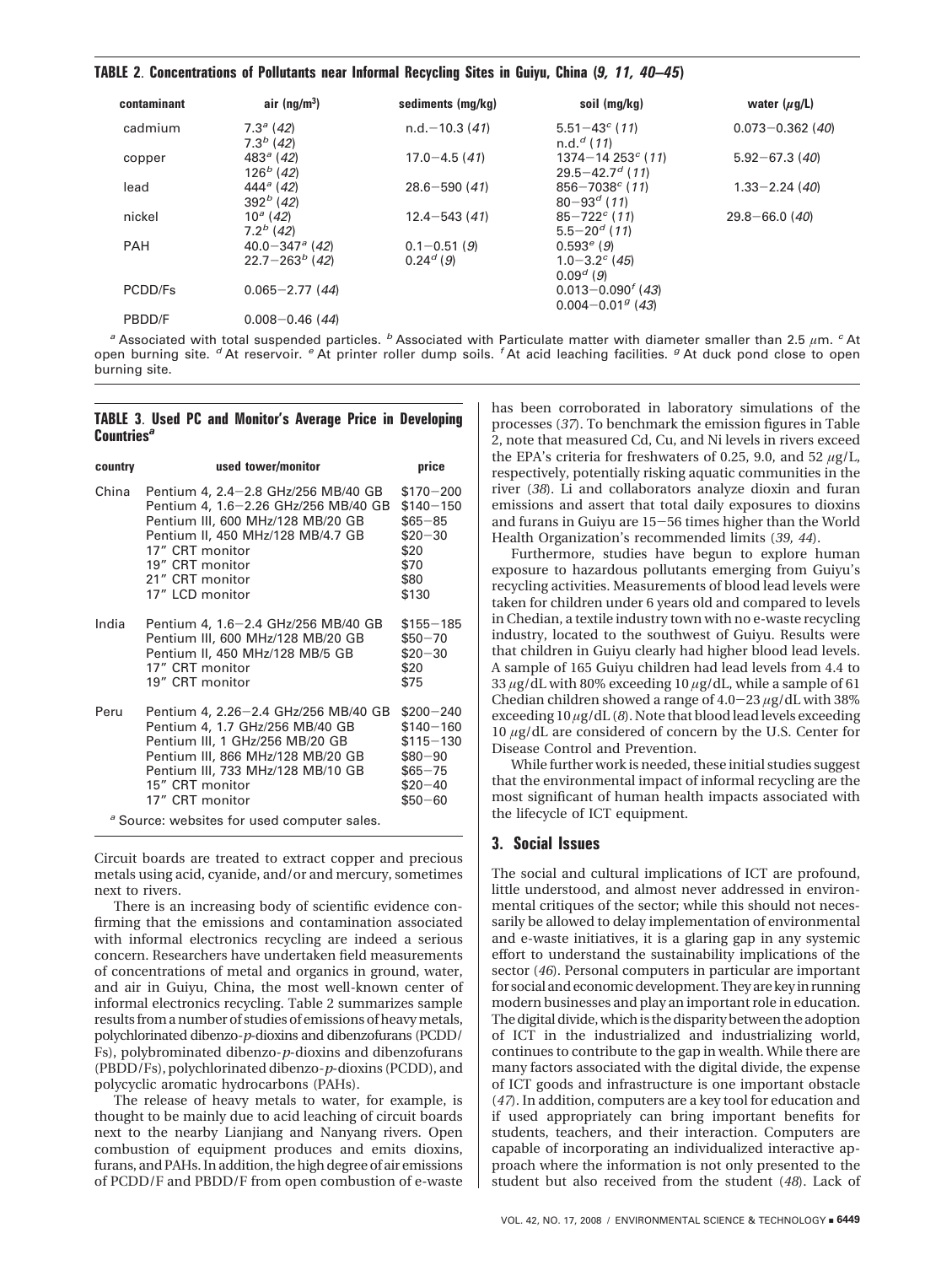resources in developing countries and low-income communities in some developed countries create an educational disadvantage that not only affects the education per se but has an important impact on societies.

International trade-in quality used equipment represents an opportunity to bridge the digital divide by making computers more affordable. It is important to note that the price gap between used and new computers, expressed in terms of purchasing power, is far larger for those in developing countries than for those in rich nations. For example, for many U.S. consumers faced with the choice between a \$700 new system or a \$200 used one, the \$500 difference does not pose an a particular burden. They generally choose the new system. For consumers in poorer countries, however, this difference can be decisive in enabling the purchase. Table 3 shows some used computers and monitor's average price in developing countries. A "starter" system, outdated compared to the state of the art but capable of handling office, education, and Internet applications, can be purchased for less than \$100. Up-to-date, powerful systems can be purchased for around \$300. In terms of software, while in principle open source options such as Linux are available, in practice the use of pirated operating systems and applications is common. The supply of used computers is and believed to be primarily, but not exclusively, from users in the developed world. It is important to note that the purchase of a new computer is normally driven by the desire to update software or other functionality, not due to breakage of the machine. In addition, computers are often stored unused in closets for years before being resold or otherwise disposed of (*49*). There are important questions to answer regarding how a timely flow of quality used equipment might better contribute to mitigating the digital divide.

Lastly, note that reuse and recycling of a computer is a source of employment in developing countries. Although the environmental and human negative impacts of informal recycling are clear and present, that the sector opens job opportunities also needs to be understood and addressed (*50*).

# **4. Economic Scale of the Reverse Supply Chain**

Reuse and recycling activities are growing, especially in developing countries. Their economic scale and growth is difficult to gauge because current economics statistics and modeling systems generally ignore reuse, recycling, and waste management activities compared to traditional sectors such as agriculture, manufacturing, and services. In this section we combine alternate information sources to estimate the economic scale of computer reuse and recycling. To first review used computer markets, according to a study conducted by the International Data Corporation (*51*), the U.S. 1997 domestic used computer market was 5.5 million units with 14% annual growth. The study also predicted that the growth in the used market would decline to 10% growth per year due to competition from lower-priced new PCs. One estimate put the scale of domestic sales of PCs (including used) in the United States at 30.3 million machines in 1998 (*52*), suggesting that the used market has around an 18% market share in unit sales. While we found no publicly available follow-up analysis on U.S. reuse markets, our informal discussions with industry experts indicate that the domestic used computer market has suffered due to continuing price reductions of new PCs (*53, 54*). On the plus side, Internet auctions have proved to be a popular way to connect buyers and sellers of used equipment. E-Bay in particular facilitates a booming trade in ICT equipment, valued at about billion in 2001, of which 46% is used equipment, 14% refurbished, and 40% new (*55*). Looking abroad, consultants in Japan estimates the 2001 domestic market for used computers at 830 000 machines and on track for 18% annual growth in 2002 (*56*). By comparison, the Japanese market for new PCs in 2001 was 12 million units, down 11% relative to 2000 (*57*). More recently, consultants have analyzed the used computer market in the developing world and found it robust and growing, estimating 55 million machines being reused in 2004 with this figure doubling by 2009 (*58*). While 55 million used computers are certainly worth less the production of 240 million new ones (*60*), the secondary market is still of significant scale. The International Association of Electronics Recyclers reports annual revenues in 2006 of 1.5 billion of the combined U.S. reuse and recycling activities of member companies (*59*). To estimate the economic scale of recycling activities only, we assume that the recycling fee of a takeback system is analogous to price and multiply by the number of machines recycled. Note that the costs of recycling vary considerably from nation to nation. Japan has a relatively high recycling fee, with around \$50 charged to recycle a desktop system with monitor. In Switzerland, the figure is around \$50 per desktop system. The likely explanation for this large gap is that the Japanese system relies on manual separation while in Switzerland (and the U.S.), shredders are used to automate the process. Assuming a \$10 per system fee in the U.S., the economic scale of 2005 computer recycling of 30 million machines is US\$300 million. Revenues from U.S. sale of new machines are estimated at \$90 billion (*60*), thus recycling is roughly 0.3% of market value.

Moreover, in the developing world recovering reusable machines, parts, and materials from obsolete equipment is a source of income for poor communities. Is the potential economic/employment contribution of a reuse/recycling sector significant? It is difficult to draw definitive conclusions given the current lack of information. Drawing on a case study of the informal CRT disassembly/regunning industry in Delhi, India (*61*), one can make a rough estimate of potential global scale. There are around 1 billion computers in use (*82*); we estimate that around 200 million become e-waste each year. This presumes a 5-year lifespan, a rough guess of the global average for the interval between purchases (it is 3 years in Japan (*62*)) and ignores the time spent in storage before eventual disposal (also about 3 years in Japan (*62*)). Amit Jain estimates that CRT reuse/recycling in Delhi uses 3000 total man hours at \$2/h to process 350 CRTs, generating \$50 revenue per unit (*61*). Scaling up these microresults suggests a global employment of 860 000 persons and \$10 billion revenue if all computer reuse/recycling was implemented as in Delhi. The global industry producing new personal computers was worth \$275 billion in 2003 (*60*); so, reuse/recycling is worth 3.6% of manufacturing. While we emphasize that this is a preliminary back-of-the-envelope estimate, it indicates that computer reuse/recycling can be viewed as an economic sector of reasonable scale in its own right.

## **5. Existing Strategies To Manage Reverse Supply Chains for Computers**

E-waste has garnered public attention leading to policies and other efforts aimed to manage reverse supply chains for computers and other electronics. In this section we consider the three main policy approaches being applied in the electronics sector in light of the review of environmental, social, and economic issues in sections 2, 3, and 4. As quickly becomes clear, these policies have been adopted with different justifications and created unexpected consequences. Such difficulty is common in the policy arena, where competing interests support and oppose policies for a variety of different reasons and the link between knowledge and policy is not at all clear. By highlighting these issues, the challenges involved in connecting new knowledge about reverse supply chains to future policies becomes more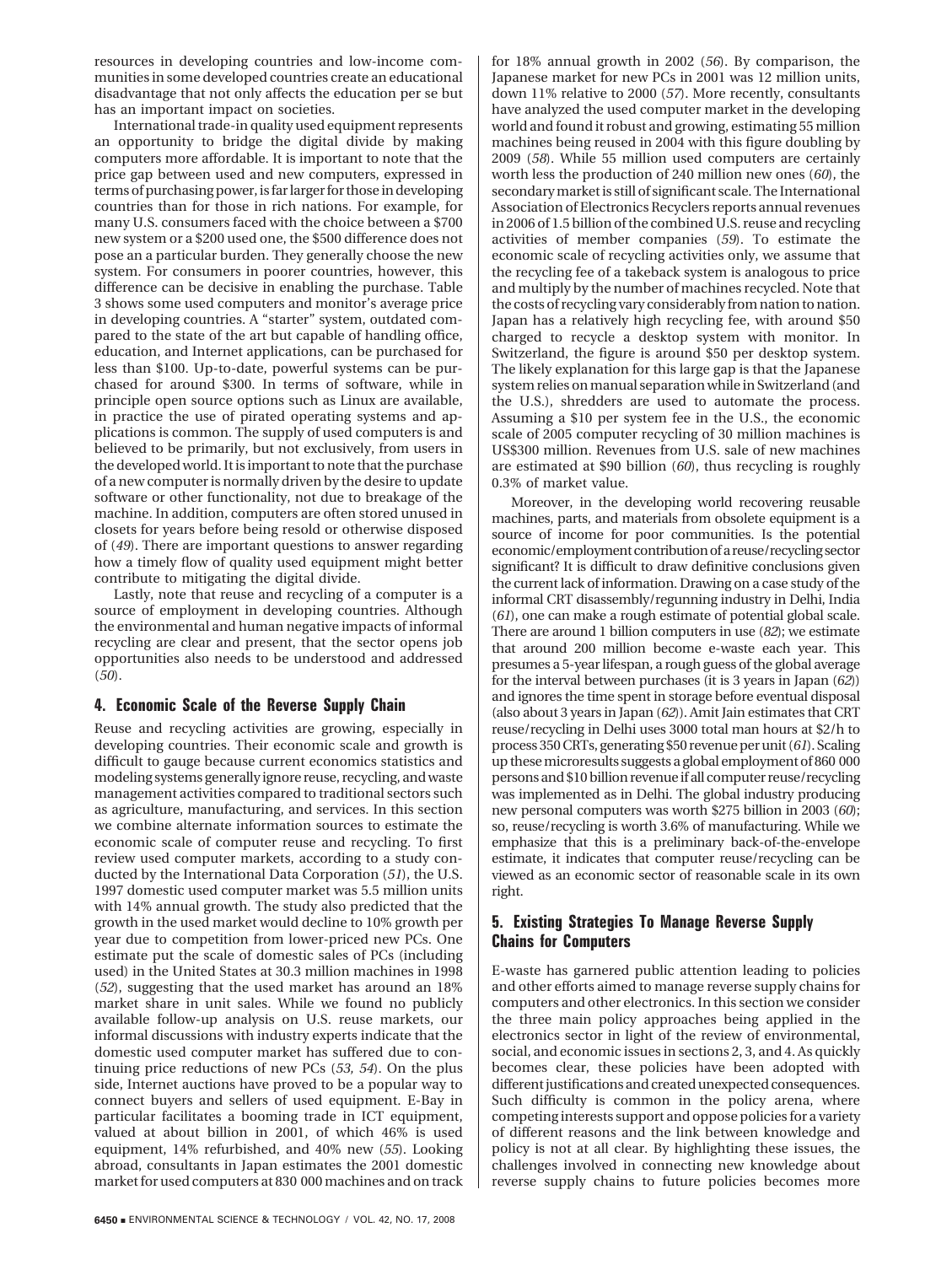tangible. Given this appreciation of the complexity of the policy process, the main purpose of this section is to contrast the different ways currently used to deal with the growing e-waste problem.

**Legislating Takeback/Recycling Systems.** The idea is to establish a system which ensures that waste computers and other electronics from households and businesses are collected and recycled, generally within legislative borders. The stated goals of this strategy are management of risks from toxic substances and improvement of recycling rates of materials such as steel, aluminum, plastics, and precious/ rare metals. At the national level, Belgium, Denmark, Italy, Korea, Japan, The Netherlands, Norway, Portugal, Sweden, Switzerland, and Taiwan are countries that have already legislated takeback/recycling systems for different categories of electronics (including computers). The most well-known example has the broadest geographical scope: the Waste Electronic and Electronical Equipment (WEEE) Directive mandates electronics takeback/recycling systems for all 27 countries in the European Union (EC 2003) (*63*). This legislation along with RoHS (discussed below) are inducing major effects on the global electronics industry and indeed could be said to dominate the environmental activities of most manufacturers. In the United States a number of states have already or are moving to enact takeback systems (*64*). Briefly, the structure of the existing takeback/recycling system is that recycling fees are collected from either the consumer or the manufacturer and used to pay for logistics and recycling.

What are the environmental, social and economic benefits and costs of the takeback/recycling approach? While it is often taken for granted that recycling automatically entails net environmental benefits, we argue that that is not clear if computer takeback/recycling systems yield a net environmental benefit. Takeback and recycling affects flows of computers to landfills, reuse markets, and informal recyclers abroad. Diverting e-waste from landfills, as discussed in section 2, apparently does not directly lower risk of exposure to toxics. There are indirect benefits from recycling due to recycled materials substituting for mining and processing of virgin resources. Diverting computers away from informal recycling entails a significant environmental benefit. What particularly complicates the situation is that the environmental benefits of reusing computers far outweigh recycling (*22*). Depending on how it is implemented, a takeback/ recycling system can either stimulate or inhibit reuse. We argue that increases or decreases in reuse significantly lower or increase net environmental impacts but are currently poorly understood. It is important to note that promoting and tracking reuse is not explicitly incorporated into most current takeback systems. Socially, takeback/recycling stimulates domestic logistics and recycling sectors, but reduces employment abroad if exports are diverted. Economically, domestic takeback systems normally represent a net cost because a domestic materials recycling-focused system is a net cost operation (thus the need for recycling fees).

**Regulating Content of Toxics.** The principle of this strategy is to find alternatives to replace materials of concern in electronics. By far the most important example of a policy enacting this approach is the Restriction on Hazardous Substances (RoHS) Directive, which bans or controls certain materials in electronics for all products sold in the European Community (*65*). RoHS restricts six hazardous elements in different applications: lead, mercury, cadmium, hexavalent chromium, and the polybrominated biphenyls (PBB) and polybrominated diphenyl ethers (PBDE) flame retardants in casings and circuit boards.

While the initiative shown in developing legislation such as RoHS is laudable, the domestic environmental benefits, at least with regard to heavy metals, are not clear. Heavy metals are embedded within components and do not pose an exposure risk during normal operation. The potential benefit of reduced content of heavy metals is lower leaching from landfills and emissions from recycling processes. The review in section 2 suggests the environmental risks of leaching are not significant. Exposure during recycling, at least in domestic facilities, has yet to be assessed. The case of brominated flame retardants is distinct from heavy metals in that the main exposure is presumably during use. Removing these from products has clear potential to reduce exposure.

Another key question is whether the alternatives to the banned toxins are indeed safe enough to be considered a solution. For example, there are a variety of alternatives to conventional lead-tin solder: tin-zinc, tin-bismuth-silver, tin-bismuth-silver-copper, tin-silver-copper, and tinsilver-copper-antimony. While one presumes that leadbased formulations will have the highest toxicity, the lifecycle of solder entails additional types of impacts such as climate change, ozone, particulate emissions, and eutrophication. Lifecycle impact assessment studies of solders suggest that nontoxicity risks of alternatives are often higher than leadbased versions, partly driven by the additional energy use associated with higher melting points (*66–68*).

Though apparently unforeseen when the legislation was developed, the main environmental benefit of RoHS could be in reducing exposure to workers and communities in developing countries involved in electronics recycling. Indeed, NGOs advocate removal of toxins as a key strategy to mitigate environmental impact in the informal recycling sector (*3*). While removing toxins from electronics will yield benefits, the crucial yet largely unrecognized point is this: it solves only part of the problem. There are significant emissions of toxins *generated* by informal recycling processes that were *not present* in the original computer. Even with a hypothetical computer containing no toxic substances, informal recycling would still generate significant harmful emissions such as dioxins, furans, acids, and cyanide. To fully mitigate environmental risk, a computer designed for informal recycling would need to be safe for open burning and also contain no precious metals which recyclers would recover using environmentally destructive processes. While the future may hold an entirely new design paradigm for ICT equipment, such a computer is not possible on the current technological horizon. Economically, at least in the short term while research, developing, and retooling is underway, materials restrictions increase the price of computers. The degree of short-and long-term price changes is not yet clear.

**Trade Bans.** The idea is to manage the environmental impacts associated with the informal recycling of waste electronics by cutting off the supply through import and export bans. This approach is particularly advocated by NGOs, who argue that the trade in waste electronics is unethical and in violation of international law (*3*). Trade bans could be implemented through a variety of mechanisms, ranging from multilateral environmental agreements, national level import/export law, to firm-level certification programs.

At the international level, the central framework for controlling international movements of hazardous substances is the Basel Convention (*69*). The Basel Convention requires prior notification between signatories when trading wastes classified as hazardous. Many categories of e-waste are classified as hazardous waste and thus are targeted for prior notification. Products intended for reuse, however, are exempt from control. The Convention does not however suggest how to establish the reusability of a given trade flow in practice, a nontrivial challenge. There is also a proposed amendment to the Convention, the so-called Basel Ban, which forbids international trade in all the materials categorized by the Convention as hazardous. This amendment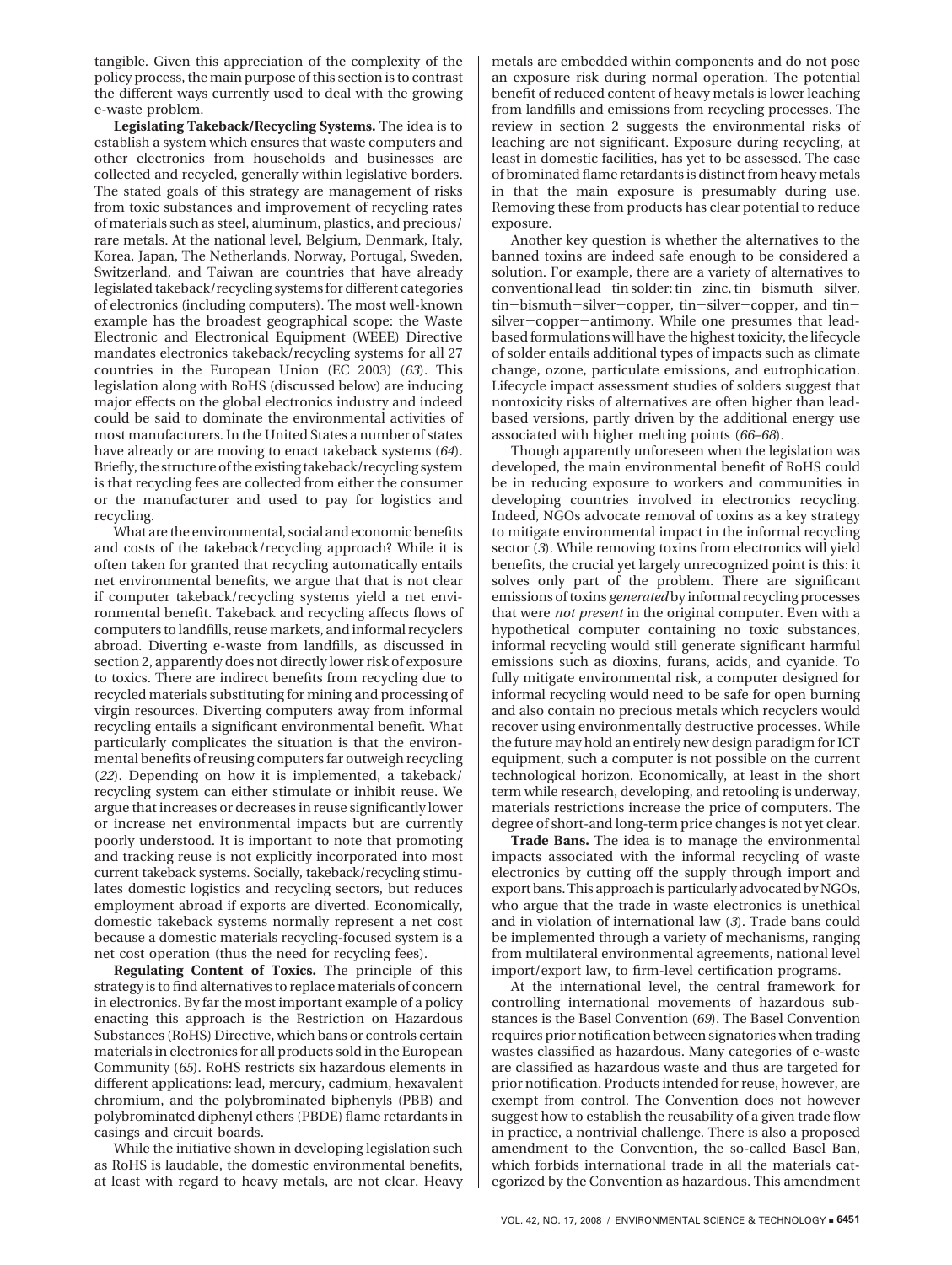has not been ratified and seems unlikely to be in the near future. The European Union, nonetheless, has stated its intention to voluntarily abide by the ban. Enforcing this ban in practice is complicated by the broadened membership in the EU (*70*).

At the national level, a number of countries have implemented bans or restrictions on imports of e-waste, which can include used computers. For example, China implemented a ban on imports of waste and used electronics in 2000 and further tightened it in 2002 (*71*). Due to lack of enforcement, however, imports continue, and the situation in Guiyu is much the same in 2007 as it was in 2002 (*72*). The major challenge is that e-waste processing is an incomegenerating industry in conditions with low labor costs. Thus, there is an economic incentive for the industry to develop wherever conditions are favorable. There is also the potential for displacement: successful enforcement of a ban in one area results in a shift to another with laxer regulation.

What are the environmental, social, and economic implications of a trade ban? Presuming successful enforcement, reduction of supply to informal recycling industries would mitigate environmental damage abroad. On the other hand, if the system inhibits reuse, additional manufacturing impacts associated with producing additional equipment are induced. Still, the serious problems with informal recycling reviewed in section 3 suggest that informal recycling impacts ought to take priority over manufacturing ones. Socially, reduction of trade in used equipment reduces availability to consumers in developing countries. Economically, a successful ban would eliminate jobs of those working in recycling and reuse. Compared to domestic reuse and recycling, a trade ban implies higher costs since it centers activities in areas with higher costs (labor) and lower revenues (less demand for parts and used equipment).

# **6. Directions for Future Management of International Reverse Supply Chains**

We argue that none of the three policy types discussed in section 6, even if cumulatively and successfully applied, would solve the environmental problem associated with informal recycling in developing countries. The basic issue is increasing domestic generation of e-waste in the developing world. Consumption of computers and other electronics in many parts of the developing world is rising rapidly (*73*). Corresponding growth in the recycling infrastructure is not evident, and even if present, the same economics which drives exports from the United States abroad would likely stimulate trade between developing countries in e-waste. We thus argue that informal recycling is likely to increase even if the United States and other developed countries ban exports. Removing heavy metals and brominated flame retardants from computers would reduce impacts in informal recycling but not affect the considerable generation of toxins in the recycling processes. While emissions would be reduced and the consciences of developed world consumers assuaged, significant emissions due to informal recycling would continue.

If one includes social and economic considerations, the ethics of these policies become more complex. For example, is it ethical to ban a trade which enables employment for thousands of people in poverty without first making an attempt to address occupational risks in the industry? Is it ethical to undertake policies which will increase the price of computers for lower income consumers? We do not purport to have the answers but point out that policies imply tradeoffs between environmental, social, and economic issues.

The management of international reverse supply chains is a new challenge. We have shown that there are potent linkages between environmental, social, and economic issues. We thus argue that societies should explore policies and technology aiming to mitigate environmental impacts while improving social and economic benefits. It may turn out in the end that we are faced with the choice of choosing either environment or economy. Until society broadly considers its options however, possible paths and their multiple implications are not clear. In the remainder of this section we discuss issues we view as key to future work to develop, assess, and implement new systems for the sustainable management of the end-of-life electronics.

**New Policies To Address Informal Recycling.** Section 2 supports the case that environmental impacts of informal recycling are indeed severe. Given that these are likely the primary health impacts associated with the lifecycle of electronics, we argue that addressing informal recycling should be the main priority for environmental management efforts. Before exploring avenues to do so, we first discuss the question of responsibility. If informal recycling is driven by imports from the developed world, some argue that the developed world bears a degree of responsibility for resulting environmental impacts (*74, 75*). The situation is analogous with the case of "sweatshops" in the developing world. Increased concern over regional and global pollutants such as sulfur dioxide and carbon dioxide has stimulated awareness that purely domestic considerations can lead to leakage of emissions abroad (*76*). The question of responsibility for emissions with only local effects is an ethical one. We believe that enjoying the benefits of a product or service entails a measure of responsibility for what happens up and downstream. Does informal recycling only cause local environmental problems or regional ones as well? This needs to be explored further, but regardless of the answer we argue that actions should be taken to mitigate the local problems.

Having set this context, the next question is how occupational health and safety in the informal sector can be improved. There two basic approaches. The conventional approach is regulation: banning industry practice not meeting a certain standard. Presumably this would be done in conjunction with the establishment of a formal recycling infrastructure to handle displaced demand. The challenge is the economic stimulus driving the growth of the informal industry: enforcement is needed. In areas of the world with limited resources for governance, of which there are many, enforcement is a challenge. The continuation of informal recycling in Guiyu despite policies and the attention of the world is evidence of this (*71*).

The second approach is providing incentives for informal recyclers not to engage in destructive processes (*5*). A specific proposal is to fix market prices for select parts resulting from the disassembly process which result in environmental damage when recycled informally (such as circuit boards). The price is set to create a financial incentive for informal recyclers to deliver parts to central collection sites rather than process them on their own. This could be implemented as a government program which, in addition to mandating prices, would also ensure that these collected parts are processed in appropriate recycling facilities. The idea is to mitigate environmental impacts while maintaining reuse, profitability, and employment in the sector. Further work is needed, however, to determine the structure and flows of an environmentally and economically effective system (*5*).

**Engineering/Policy Integration.** Engineering has an important potential role to play in realizing policy systems and practice which achieve multicriteria objectives for international reuse/recycling systems. In the arena of Design for the Environment (DfE), physical design specifications such as material selection and assembly structures (i.e., screws versus snap fits) influence the performance of international reuse/recycling systems.

There is an additional design layer less often considered: using information technology to construct information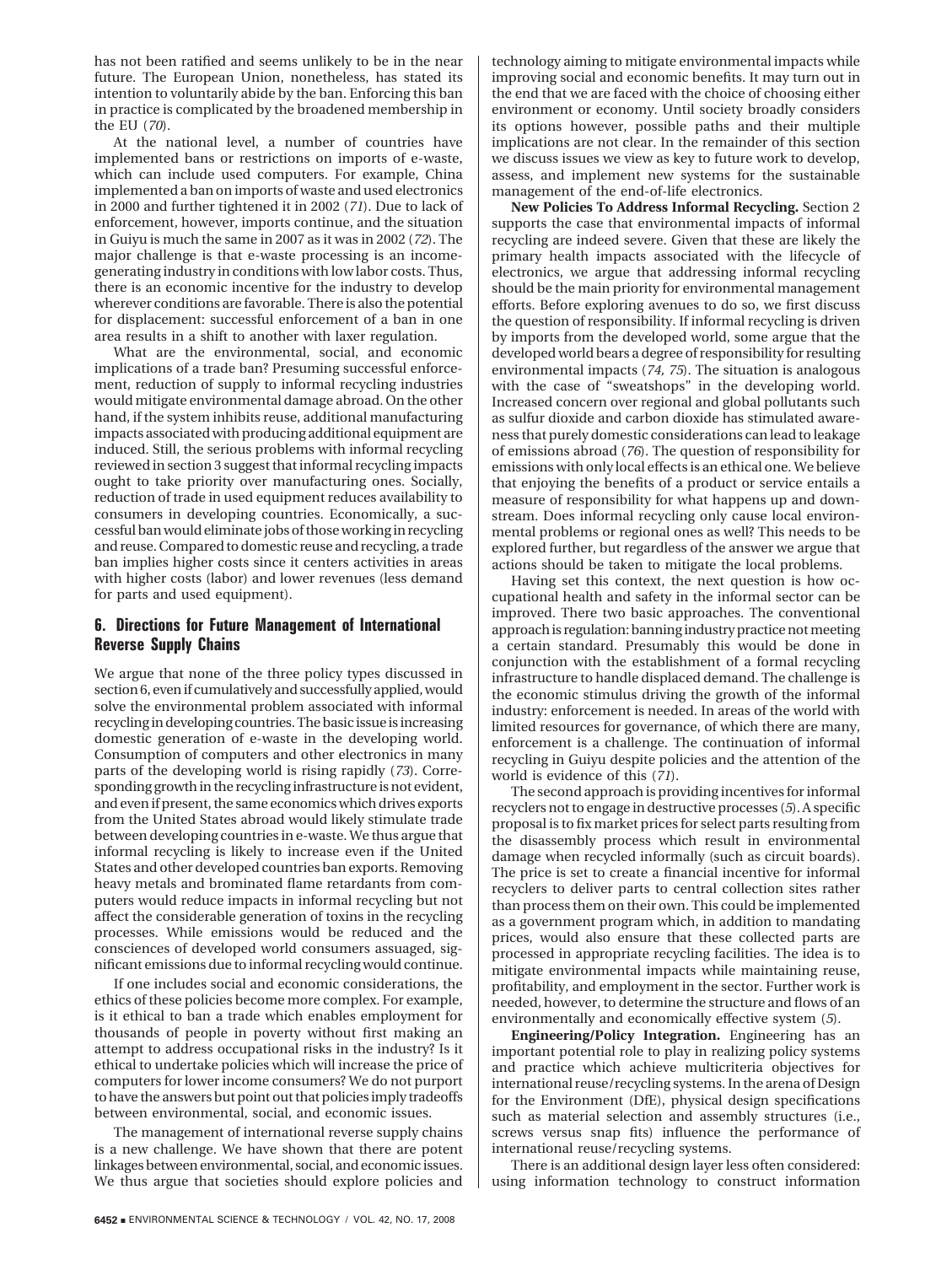systems to enhance the reusability and recyclability of products. For example, radiofrequency identification devices (RFIDs) could be placed in computers to provide information wirelessly to reuse/recycling systems (*77*). One concept is an RFID "blackbox" for each computer, which periodically records the functionality of different subsystems. At the end of life, a computer arriving at a processing center is wirelessly scanned for functionality and selected for reuse versus recycling. Tele-inverse manufacturing applied to disassembly and recycling is another application of informatics (*78*). The emphasis here is on remote observation and management of an international network of reuse and recycling facilities using advanced telecommunication systems. This concept could play a role in policy systems which rely on certification of appropriate treatment of internationally traded secondhand electronics/e-waste.

The above represents but a subset of the opportunity of new technologies and polices which could realize a reuse and recycling system that is environmentally safe and efficient, increases access to ICT equipment, and provides jobs. The challenge to explore, select, and make such systems a reality has arrived. We hope to see a broad and international group of activities develop to take on this challenge.

#### **Acknowledgments**

This work was supported in part by a U.S. National Science Foundation grant via Grant CBET-0731067 in the Environmental Sustainability program. The authors thank Zachary Pirtle and the manuscript reviewers for their valuable comments on this paper.

#### **Supporting Information Available**

Additional contextual information, review of environmental concerns associated with brominated flame retardants, information on computer recycling policies and donation/ resell activities. This material is available free of charge via the Internet at http://pubs.acs.org.

### **Literature Cited**

- (1) U.S. International Trade Commission. USITC Interactive Tariff and Trade Data, Web Version 2.8.4, 2007; http://dataweb.usitc.gov/ (accessed Aug 23, 2007).
- (2) Terazono, A.; Yoshida, A.; Yang, Y.; Moriguchi, Y.; Sakai, S. Material cycles in Asia: especially the recycling loop between Japan and China. *J. Mater. Cycles Waste Manag.* **2004**, *6*, 82–96; http://www.springerlink.com/content/98tf0eqmt5emvrdy/fulltext.pdf(accessed Aug 24, 2007).
- (3) Basel Action Network (BAN) and Silicon Valley Toxics Coalition (SVTC). Exporting Harm: the High-tech Trashing of Asia, BAN, Seattle, WA and SVTC, San Jose, CA, 2002; http://www.ban.org/ E-waste/technotrashfinalcomp.pdf (accessed Aug 23, 2007).
- (4) Buerk, R.*Breaking Ships*; Chamberlain Brothers: New York, 2006.
- (5) Williams, E. Mandated prices as an instrument to mitigate environmental impacts in informal reuse/recycling.*Proceedings of The Second National Institute for Environment Studies (NIES) Workshop on E-waste*, Nov 23, 2005, Tokyo, Japan; pp 43-56.
- (6) United States Environmental Protection Agency (USEPA). Management of Electronic Waste in the United States, 2007; http://www.epa.gov/ecycling/manage.htm (accessed Aug 24, 2007).
- (7) Qu, W.; Bi, X.; Sheng, G.; Lu, S.; Fu, J.; Yuan, J.; Li, L. Exposure to polybrominated diphenyl ethers among workers at an electronic waste dismantling region in Guangdong, China Environ. Int. 2007, *<sup>33</sup>*(8), 1029-1034.
- (8) Huo, X.; Peng, L.; Xu, X.; Zheng, L.; Qiu, B.; Qi, Z.; Zhang, B.; Han, D.; Piao, Z. Elevated Blood Lead Levels of Children in Guiyu, an Electronic Waste Recycling Town in China. *Environ. Health Perspect.* **2007**, *115* (7), 1113-1117.
- (9) Leung, A.; Cai, Z. W.; Wong, M. H. Environmental contamination from electronic-waste recycling at Guiyu, Southeast China. *J. Mater. Cycles Waste Manag.* **2006**, *8* (1)2133; http://www.springerlink.com/content/g8k452x2542hk200/(accessed Feb 2007).
- (10) Tong, X.; Wang, J. Transnational Flows of E-Waste and Spatial Patterns of Recycling in China. *Eurasian Geogr. Econ.* **2004**, *45* (8), 608–621.
- (11) Wong, M. H.; Wu, S. C.; Deng, W. J.; Yu, X. Z.; Luo, Q.; Leung, A. O. W.; Wong, C. S. C.; Luksemburg, W. J.; Wong, A. S. Export of toxic chemicals - A review of the case of uncontrolled electronic-waste recycling. *Environ. Pollut.* **2007**, *149* (2), 131– 140.
- (12) Jain, A.; Sareen, R. E-waste assessment methodology and validation in India. *J. Mater. Cycles Waste Manag.* **2006**, *8*, 40– 45.
- (13) Keller, M. Assessment of gold recovery processes in Bangalore, India and evaluation of an alternative recycling path for printed wiring boards, A Case Study. Diploma thesis at the Institute for Spatial and Landscape Planning, Regional Resource Management at the ETH Zurich, Oct 2006.
- (14) Steiner S. Risk assessment of e-waste burning in Delhi, India. Diploma Thesis, Federal Institute of Technology ETH, Zurich, Oct 2004.
- (15) Streicher-Porter, M.; Widmer, R.; Jain, A.; Baderd, H. P.; Scheideggere, R.; Kytzia, S. Key drivers of the e-waste recycling system: Assessing and modelling e-waste processing in the informal sector in Delhi. *Environ. Impact Assess. Rev.* **2005**, *25*, 472–491.
- (16) *Toxics Link. Scrapping the High-tech Myth, Computer Waste in India*; Toxics Link: Delhi, 2003.
- (17) Maeda, H.; Yamamoto, K. Evaluation of the environmental acceptability and efficiency of resource recovery from products container circuit board in personal computers. Master's thesis, Tokyo University, 2002.
- (18) AEA Technology. WEEE & Hazardous Waste: A report produced for DEFRA, AEAT/ENV/R/1688, Mar 2004.
- Malhammar, G. Chemical Analysis of Printed Board Assemblies, High Density Packaging User Group (HDPUG) Report, Apr 2000.
- (20) Williams, E. Energy intensity of computer manufacturing: hybrid analysis combining process and economic input-output methods. *Environ. Sci. Technol.* **2004**, *38* (22), 6166–6174.
- (21) Williams, E.; Ayres, R.; Heller, M. The 1.7 kg microchip: Energy and chemical use in the production of semiconductors. *Environ. Sci. Technol.* **2002**, *36* (24), 5504–5510.
- (22) Kuehr, R.; Williams, E., Eds.; *Computers and the Environment: Understanding and Managing their Impacts*; Kluwer Academic Publications: Dordrecht, 285 pages, 2003; 285 pages.
- (23) Jang, Y. C.; Townsend, T. G. Leaching of Lead from Computer Printed Wire Boards and Cathode Ray Tubes by Municipal Solid Waste Landfill Leachates. *Environ. Sci. Technol.* **2003**, *37* (20), 4778–4784.
- (24) Townsend, T.; Jang, Y.; Tolaymat, T.; Jambeck, J. Leaching tests for evaluating risk in solid waste management decision making. Draft report. Florida Center for Solid and Hazardous Waste Management: Gainesville, FL, 2001.
- (25) Yang, G. Environmental threats of discarded picture tubes and printed circuit boards. *J. Hazard. Mater.* **1993**, *34* (2), 235–243.
- (26) Musson, S. E.; Vann, K. N.; Jang, Y. C.; Mutha, S.; Jordan, A.; Pearson, B.; Townsend, T. G. RCRA Toxicity Characterization of Discarded Electronic Devices. *Environ. Sci. Technol.* **2006**, *40*, 2721–2726.
- (27) SWANA. The Effectiveness of Municipal Solid Waste Landfills in Controlling Releases of Heavy Metals to the Environment, Solid Waste Association of North America Applied Research Foundation, Silver Springs, MD, Nov (Revised) 2004.
- (28) Vann, K.; Musson, S.; Townsend, T. Factors affecting TCLP lead leachability from computer CPUs.*Waste Manage.* **2006**, *26*, 293– 298.
- (29) SAIC. Characterization and Evaluation of Landfill Leachate. Draft report prepared by Science Applications International Corporation, Arlington, VA, for the US EPA, Sep 2000.
- (30) Kjeldsen, P.; Barlaz, M. A.; Rooker, A. P.; Baun, A.; Ledin, A.; Christensen, T. H. Present and Long-Term Composition of MSW Landfill Leachate: A Review.*Crit. Rev. Environ. Sci.Technol* **2002**, *32* (4), 297–336.
- (31) United States Environmental Protection Agency. Mercury Emissions from the Disposal of Fluorescent Lamps: Final Report, Washington, D.C., **1997**.
- (32) Rowe, R. K. Long Term Performance of Containment Barrier Systems. *45th Rankine Lecture Geotechnique.* **2005**, *55* (9), 631– 678.
- (33) Bonaparte, R.; Daniel, D.; Koerner, R. *Assessment and Recommendations for improving the Performance of Waste Containment Systems, Report No. CR-821448-01-0*; Environmental Protection Agency: Washington, D.C., 2002.